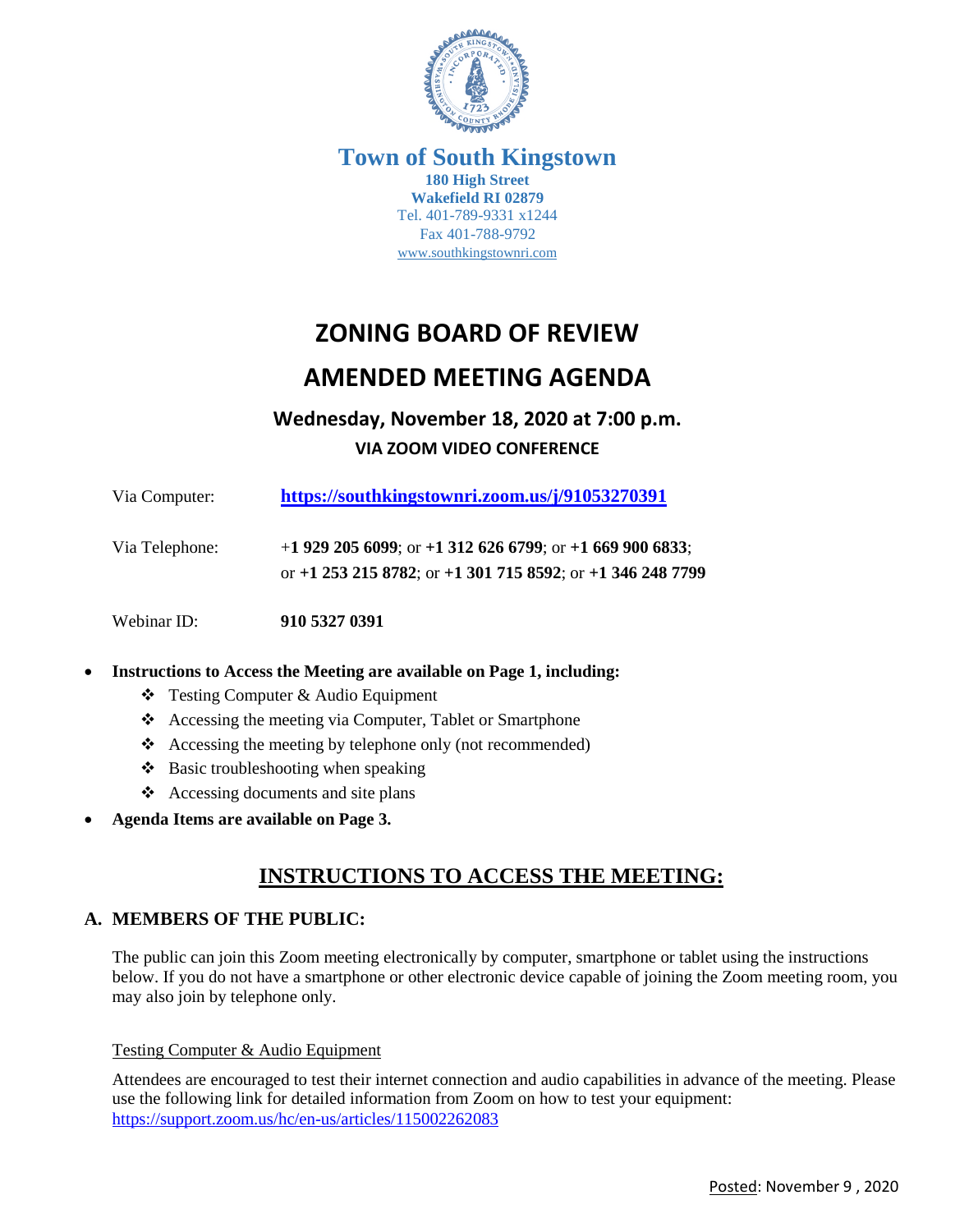#### Accessing the Zoom Meeting via Computer, Tablet or Smartphone:

- **Click on this link to join the meeting**: **<https://southkingstownri.zoom.us/j/91053270391>**
- When prompted you will be asked to join via computer audio, or telephone. Use of computer audio is recommended, however you can also use your telephone for audio.
- When you enter the meeting room, your phone will be muted.
- You will be able to view site plans, see members, and listen to discussion in the Zoom meeting
- If you would like to speak during the meeting, use the 'raise your hand' feature of the Zoom platform to inform the host. Speakers will be recognized individually by the Zoning Board chair. Once recognized you can share your comments via audio.

#### Accessing the Meeting by Telephone Only:

- If you do not have access to a device capable of accessing the internet-based Zoom meeting, you may use your telephone to join the meeting.
- **Dial this phone number to join the meeting**: Or Telephone: (For higher quality, dial a number based on your current location):
	- $\div$  +1 929 205 6099;
	- $\div$  or +1 312 626 6799;
	- $\div$  or +1 669 900 6833;
	- $\div$  or +1 253 215 8782;
	- $\div$  or +1 301 715 8592:
	- $\div$  or +1 346 248 7799
- If prompted to enter a Webinar ID, use your phone to dial the following ID: **910 5327 0391**
- When you join the meeting, your phone will be muted.
- If you would like to speak regarding an application, dial \*9 to 'raise your hand,' and inform the host. You will be recognized to speak. Once recognized to speak you dial \*6 to mute or unmute your telephone.

#### Basic Troubleshooting when Speaking:

If you have been recognized to speak, but cannot be heard in the Zoom meeting use the following steps to troubleshoot your computer audio, or telephone connection.

- Ensure your microphone or telephone is unmuted. For users joining the meeting in the virtual meeting room you will find your 'mute' control in the lower left hand corner of the Zoom meeting screen. For telephone only users, dial \*6.
- If you still cannot be heard and have joined by computer audio, you may need to switch to a telephone to improve the audio connection. Click on the 'drop-down' menu located beside the 'mute' control on the screen to change your audio connection to telephone. Use the information that pops-up on the Zoom screen to join the meeting using a telephone. You will need to enter a meeting id after calling the phone number, and a participant ID.
- If you are still unable to be heard, you may need to disconnect from the Zoom meeting and rejoin. If you rejoin the meeting and still cannot speak, use the 'Q&A' function on the Zoom screen to inform the host that you cannot be heard.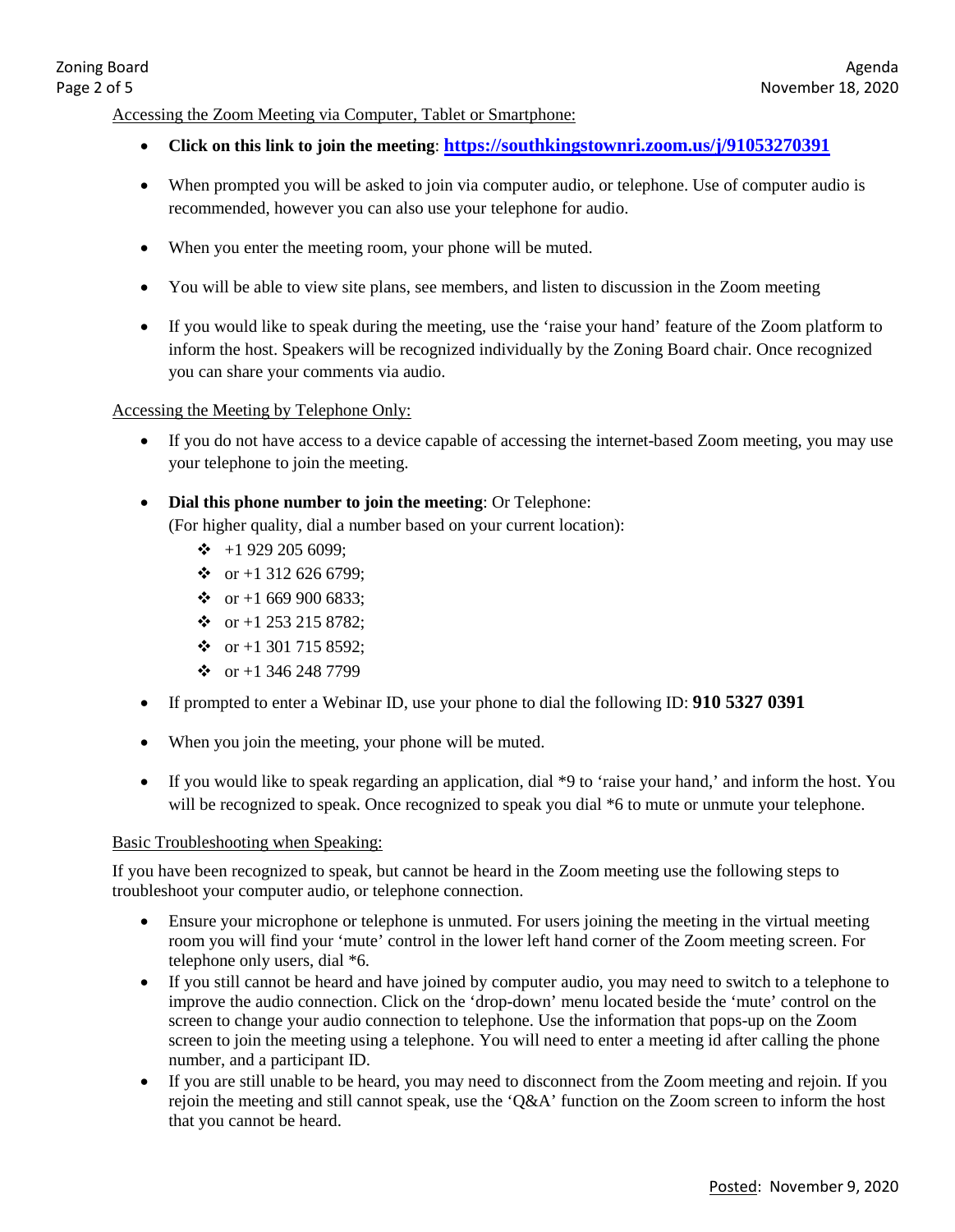### Accessing Documents & Site Plans:

To access documents, and view site plans discussed during a meeting, please use the links on the meeting agenda.

### **B. APPLICANTS, BOARD MEMBERS & INVITED GUESTS**

Applicants, Board members and invited guests should use the invitation provided via email to access the meeting. If you cannot find the email invitation provided to you in advance of the meeting you may join using the instructions above for public access.

# **AGENDA ITEMS:**

### **A. CALL TO ORDER**

### **B. CHAIRMAN INTRODUCTIONS AND INSTRUCTIONS**

- **C. AGENDA ITEMS \* Order subject to change\*** 
	- **I. Petition of Kevin J. McDonough,** PO Box 563, East Greenwich, RI 02818 for a **One-Year Extension on a Dimensional Variance** under the Zoning Ordinance as follows: The applicant is seeking a one year extension of the existing dimensional variance granted on November 20, 2019 and recorded on December 10, 2019**. An extension of the Dimensional Variance is required per Zoning Ordinance Section 910- A (Expiration of Variances and Special Use Permits) and 907 (Standards of Relief).** Owner is Kevin J. and Mary Lee McDonough for premises located at 176 Browning Street, South Kingstown, RI, Assessor's Map 96-2, Lot 46 and is zoned R-80.

### **[176 Browing Street, One Year Extension](http://www.southkingstownri.com/DocumentCenter/View/5503/176A-Browning-Street-McDonough-Application-one-year-extension)**

**II. Petition of Dianne Edson.** 278 Matunuck Beach Road, South Kingstown, RI 02879 for a **Special Use Permit** under the Zoning Ordinance as follows: The applicant is seeking to expand an existing  $2<sup>nd</sup>$  story accessory apartment by 204 square feet. The accessory apartment is currently 750 square feet in area, the maximum allowed. Relief of 204 square feet is requested. Lot size is 4.59 acres. **A Special Use Permit is required per Zoning Ordinance Section 503.2 (Accessory Apartments) and Section 907 (Standards of Relief).** Owner of the property is Diane M. Edson for premises located at 278 Matunuck Beach Road, Assessor's Map 86-2, Lot 25 and zoned R-200

## **[278 Matunuck Beach Road, Application](http://www.southkingstownri.com/DocumentCenter/View/5429/278-Matunuck-Beach-Road-Application)**

**III. Petition of Michael McGonagle,** 184 Kenyon Avenue, South Kingstown, RI 02879 For a **Dimensional Variance** under the Zoning Ordinance as follows: The applicant is seeking to reconstruct a detached garage which was previously destroyed by fire. The proposed 576 square feet garage will be relocated on a new foundation in a new location. The required accessory structure side setback is 6'. The proposed garage will be 4' from the southerly side lot line. Relief of 2' is requested. The maximum accessory structure building height is 15'. The proposed garage will be 18'high. Relief of 3' is requested. Lot size is .25 acres. **A Dimensional Variance is required per Zoning Ordinance Section 401 (Schedule of Dimensional Regulations) and Section 907 (Standards of Relief).** Owner of the property is Michael P. and Nancy M. McGonagle for premises located at 184 Kenyon Avenue, Assessor's Map 64-1, Lot 105 and zoned R-10.

### **[184 Kenyon Avenue, Application](http://www.southkingstownri.com/DocumentCenter/View/5509/184-Kenyon-Avenue-McGonagle-Application)**

Posted: November 9, 2020 **IV. Petition of Jacquelyn French c/o Leslie Mahoney,** 6 Bubier Road, Marblehead, MA 01945 For a **Dimensional Variance** under the Zoning Ordinance as follows: The applicant is proposing to construct a 288 square feet covered deck and 150 square feet covered deck on the west side of dwelling. The roof will be extended over the existing 72 square feet deck located on the south side. The exterior stairs located on the east side of dwelling will be removed and replaced with a 48 square feet covered stair and landing. The west side covered decks will be located 7' from the front property line and 2.8' from the side property line. The east side covered stairs and landing will be located 8' from the front property line. The required